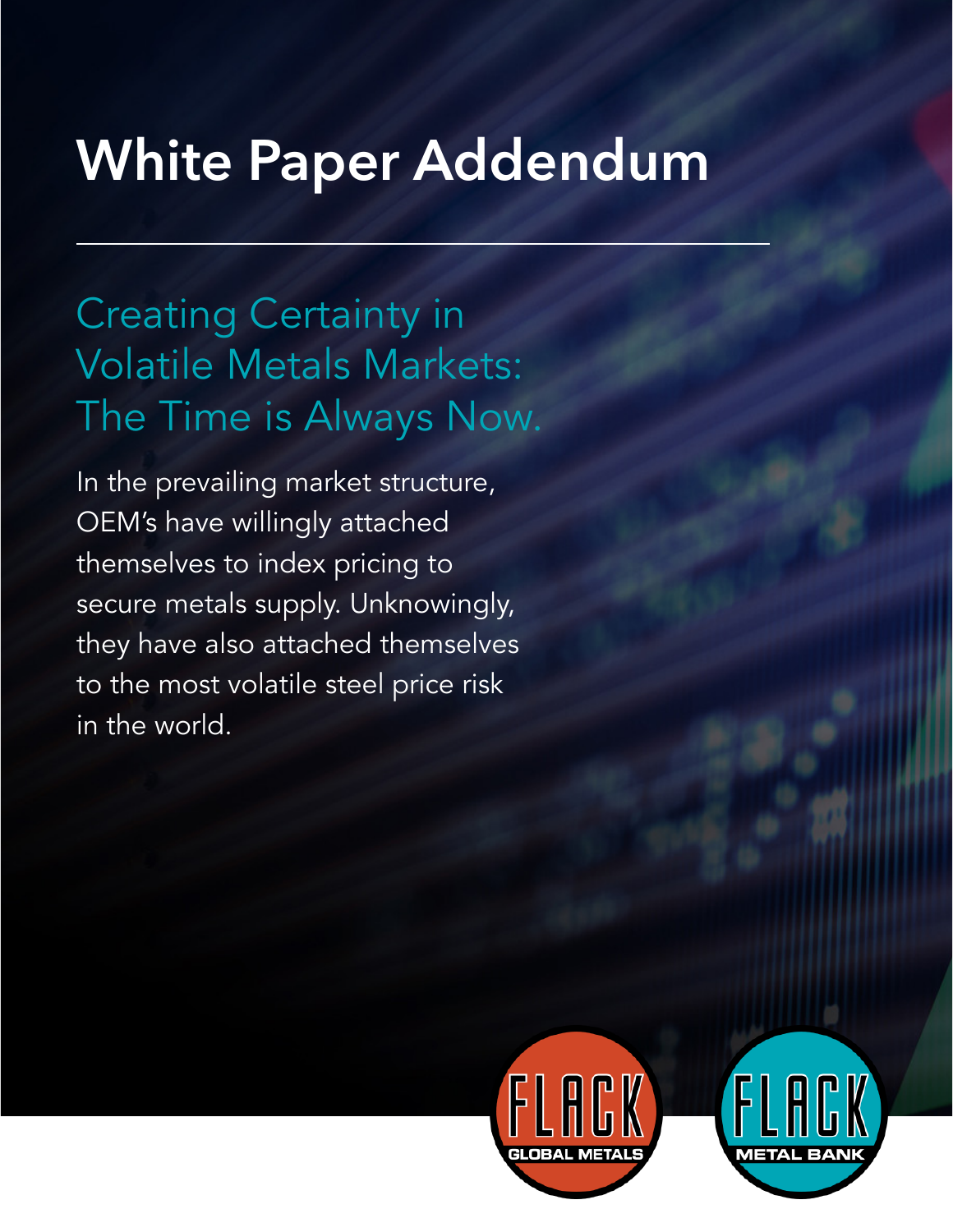### Buyer **Challenges**

#### **Challenge #1: Organizational focus on total cost of ownership versus today's price**

80% of the total cost of ownership is the steel value itself. Our historical back-test (chart on next page) shows that if you had locked in steel value consistently over time, you would have reduced the volatility of your buy price (orange line) compared to the floating index (white line). **More importantly, you could have saved \$93/ton because the price increases 66% faster than it decreases.**

#### **Challenge #2: Maintaining the right level of inventory**

Contract and spot schemes lead buyers to believe they will have available inventory at all prices. In actuality, mills quickly fill orders when demand is low and push out lead times when prices rise. This creates a squeeze that leaves inventory gaps, forcing buyers to look elsewhere to fill current needs. When the steel finally arrives, the price cycle has reversed and buyers are stuck with excess, out-of-market inventory. A key benefit of hedging is that it is a financial obligation only – there is no requirement to take physical material.

#### **Challenge #3: Accurately forecasting steel costs**

Contract buyers lock in discounts to the market price index and spot buyers continuously search for competitive market prices, which set the index. Both of these strategies expose buyers to the volatile market price index. Our data shows long-term hedging can **add certainty to your business by reducing the range of buying prices from over \$253/ton to just \$102/ton.**

# Why Now?

Because you can't predict the price.

#### **Current Market:**

We recommend locking in 2023 pricing with HRC futures near \$900. This represents a discount of over \$200 to the spot price, an unprecedented opportunity.